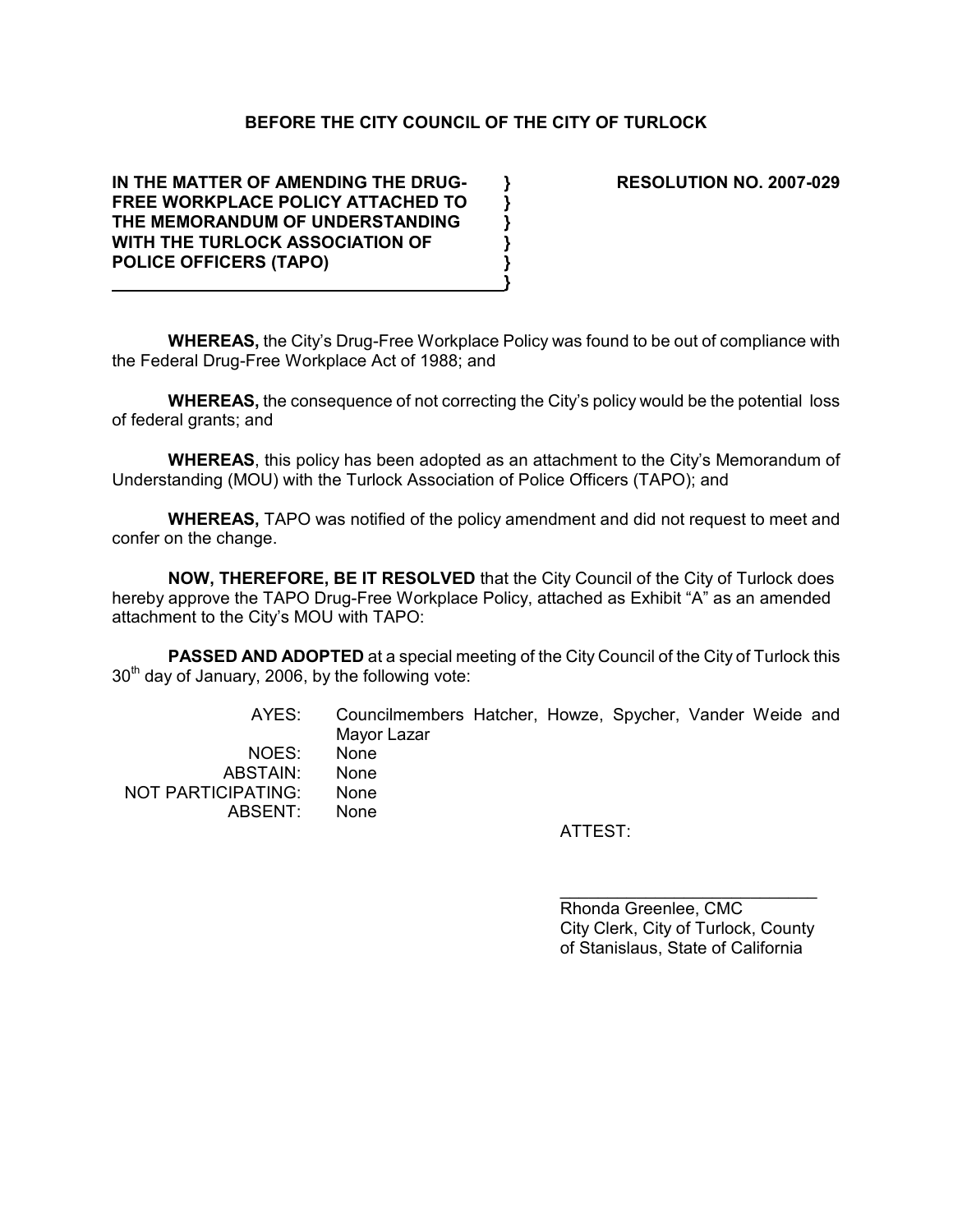### TAPO DRUG FREE WORK PLACE POLICY CITY OF TURLOCK

## I. PURPOSE

It is the intention of this policy to eliminate and prevent substance abuse and its effects in the work place. While the City of Turlock has no intention of intruding into the private lives of its employees, involvement with drugs and alcohol off the job can take its toll on job performance and employee safety. Our concern is that employees are in a condition to perform their duties safely and efficiently, in the interests of their fellow workers and the public as well as themselves. The presence and influence of drugs and alcohol on the job, and the influence of these substances on employees during working hours are inconsistent with this objective. For definition purposes throughout this policy, impair or impairment shall be considered use by an employee of alcohol and/or all substances, drugs, or medication, legal or illegal, which impairs an employee's ability, physically and/or mentally to perform safely and effectively the functions and duties of his or her position.

Employees who think they may have an alcohol or drug usage problem are urged to seek on their own volition confidential assistance from the Employee Assistance Program. Although not legally required as a public employer, the City of Turlock will be supportive in accordance with Labor Code 1025 et seq. of those who seek help voluntarily, the City cannot and will not tolerate performance problems caused by substance abuse.

This policy provides guidelines for the detection and deterrence of alcohol and drug abuse. It also outlines the responsibilities of City managers and employees. To that end the City will act to prevent and/or eliminate any substance abuse (alcohol, illegal drugs, prescription drugs or any other substance which impair an employee's ability safely and effectively to perform the functions of the particular job) which increases the potential for accidents, absenteeism, substandard performance, poor employee morale or damage to the City's reputation. All employees covered by this policy should be aware that violations of this policy may result in discipline, which includes but is not limited to termination.

In recognition of the public service responsibilities entrusted to the employees of the City, and that drug and alcohol usage can impair an employee's ability both mentally and physically to perform the duties and functions safely and effectively, the following policy is agreed upon.

#### II. POLICY

It is City policy that employees shall not be impaired by alcohol or drugs; nor possess alcohol or illegal drugs at the assigned work sites. Employees shall not have their ability to work impaired as a result of the use of alcohol or drugs.

It is City policy that no alcoholic beverages are permitted at the assigned work site unless expressly authorized by the City Manager.

 In accordance with the Drug-Free Workplace Act of 1988, it is City policy that the unlawful manufacture, distribution, dispensation, possession, or use of a controlled substance is prohibited in the workplace and that specific actions shall be taken with employees for violations of such prohibitions.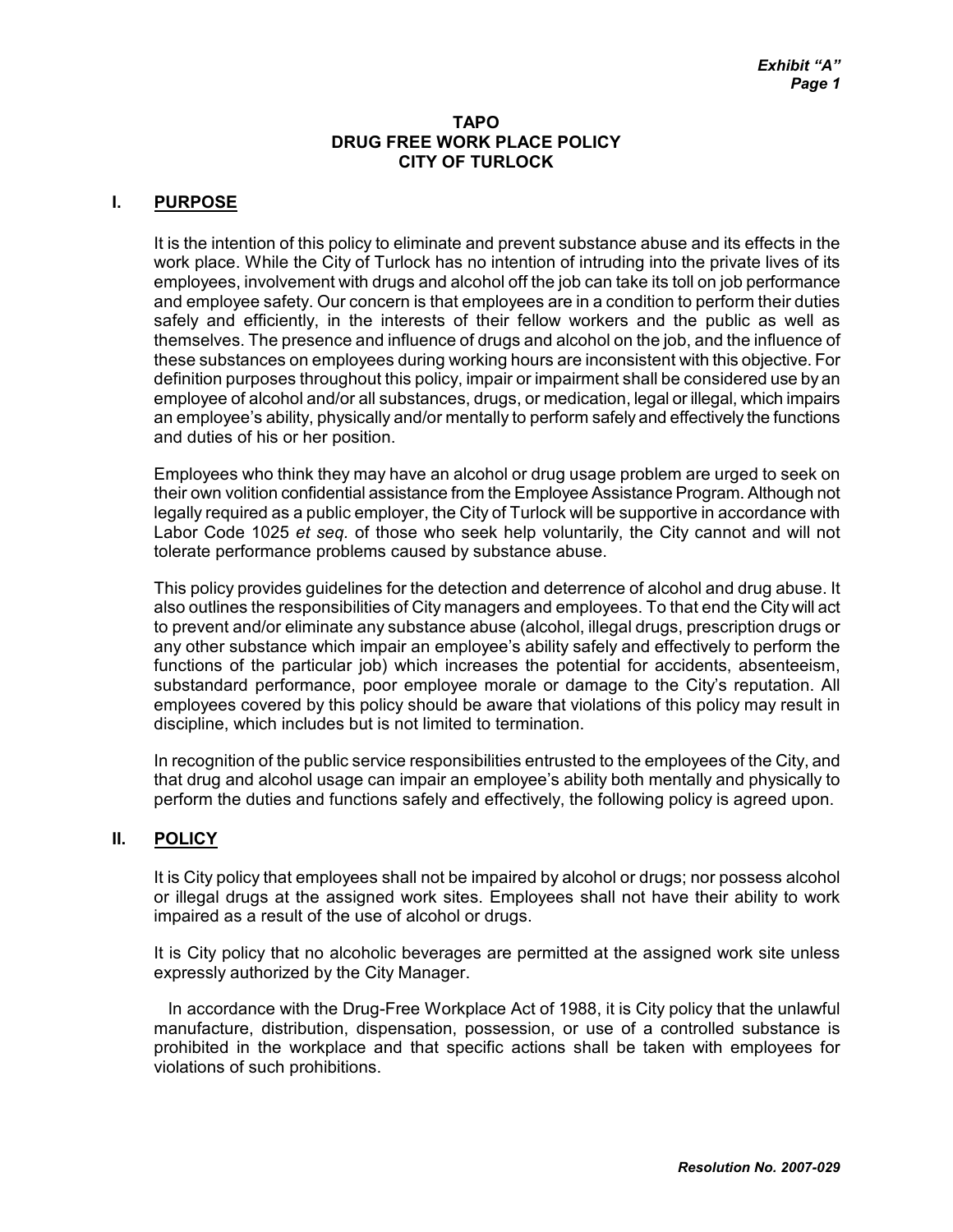It is the duty of the employee to notify his/her supervisor before beginning work, after taking prescribed medications or drugs which the employee has knowledge or has been medically advised that the prescribed medication could interfere with the safe and effective performance of duties or operation of equipment. Failure to notify the supervisor may result in the employee being disciplined, up to and including termination. In the even there is a question regarding an employee's ability to safely and effectively perform assigned duties while using such medications or drugs, clearance from a qualified medical practitioner may be required by the Department head or his/her designee. Such clearance may be obtained by the employee on City time and at City expense if the employee is directed to obtain the verification prior to commencing or resuming his/her assigned duties. Use of City time must be reasonable and no overtime liability shall be incurred. In the event such clearance cannot be obtained, a good faith effort shall be made to find modified duty. Modified duty in this case is not subject to the Grievance Procedure.

The City reserves the right to search, without consent or warrant, all areas and property in which the City maintains control or joint control with the employee. Controlled and jointly controlled areas include City vehicles, offices, desks, file cabinets, lockers, etc. Notwithstanding the above, no employee shall have his/her personal locker or other personal storage space for storage that may be assigned exclusively to him/her searched except in his/her presence, or with his/her consent, or unless a valid search warrant has been obtained. This section shall apply only to lockers or other space for storage that are owned or leased by the City. All such searches shall be based on probable cause. "Probable cause" as used in this policy shall have the same meaning as when applied in California criminal law. The City may notify the appropriate law enforcement agency that an employee may have illegal drugs in his/her possession or in an area not jointly or fully controlled by the City.

Refusal to submit immediately to a medical examination, subject to Section VI of this policy, based on probable cause for suspicion of drug or alcohol impairment while on duty when ordered by the Department Head or his/her designee may constitute insubordination and may be grounds for discipline which includes but is not limited to termination. For the purpose of this policy, designee shall be defined as the Assistant Department Head or other City manager who is assigned the authority to act for the Department Head in his/her absence.

Employees displaying objective symptoms of alcohol or drug impairment shall be prevented from engaging in further work and shall remain at the work site for a reasonable time until he/she can be safely transported from the work site.

The City is committed to providing reasonable accommodation as provided under Labor Code 1025 et seq. to any employee who enters a drug rehabilitation program.

The City has established a voluntary Employee Assistance Program (EAP) to assist those employees who seek help for alcohol or drug problems. Employees should contact their supervisor or Personnel for additional information.

#### III. APPLICATION

This policy applies to all employees of the City in the classifications covered by this Memorandum of Understanding. This policy applies to alcohol and to all substances, drugs or medication, legal or illegal, which impair and employee's ability to perform his/her assigned functions and duties.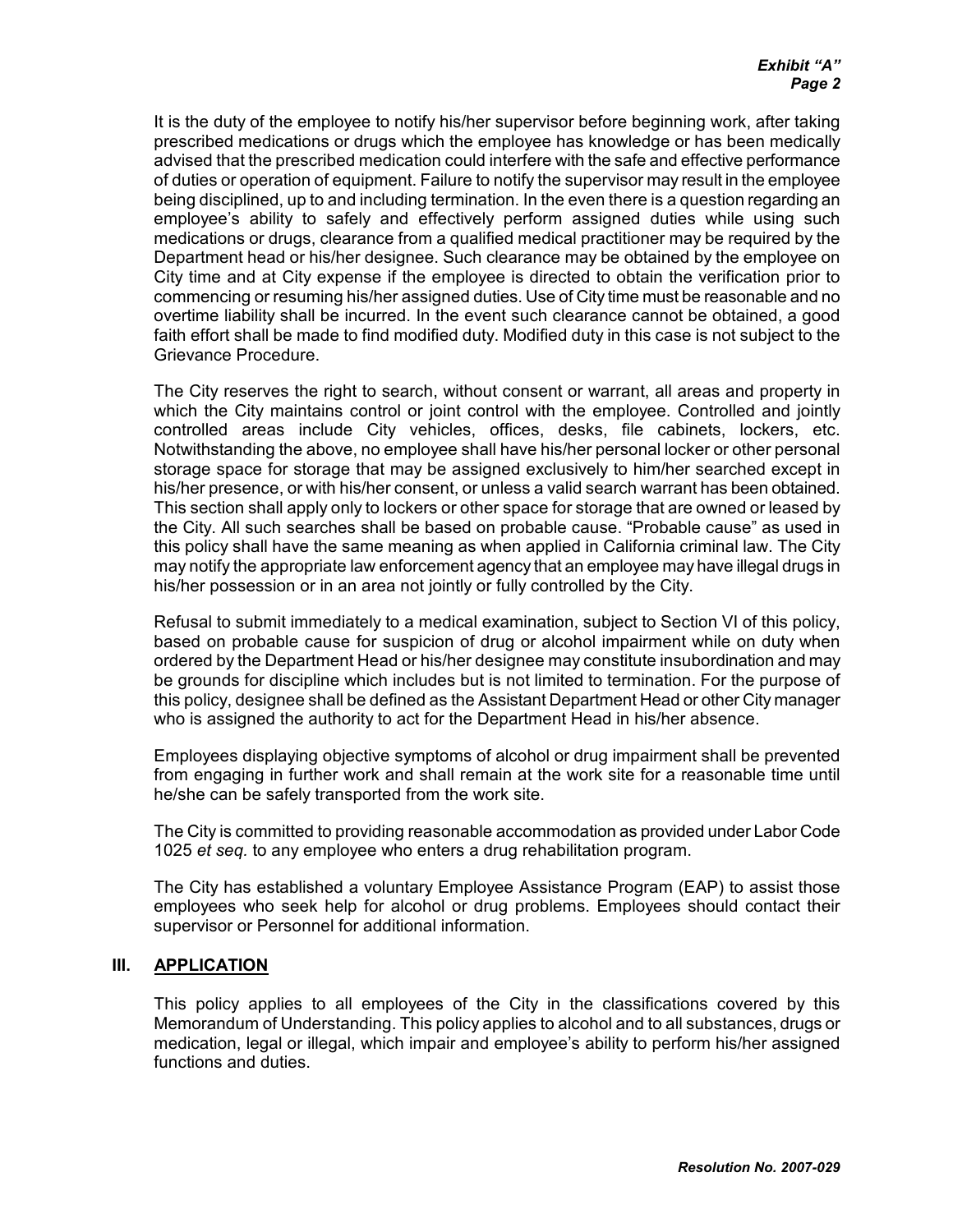### IV. EMPLOYEE RESPONSIBILITIES

An employee must:

- A. not report to work or be subject to duty (on-call) while his/her physical and/or mental ability to perform job duties is impaired from on or off duty alcohol or drug use;
- B. not possess impairing drugs (illegal drugs and prescription drugs without a prescription) during working hours or while subject to duty, on breaks, or at anytime while at the assigned work site;
- C. not directly or through a third party sell or provide drugs or alcohol to any person, including any employee, while either or both employees are on duty;
- D. submit immediately to a medical examination when ordered, in writing by a Department Head or designee when probable cause exists that the employee is either physically or mentally unable to perform the duties of his/her position;
- E. notify his/her supervisor before beginning work or prior to taking any medically prescribed medication or drugs at work which the employee has knowledge or has been medically advised that the prescribed medication could interfere with the safe and effective performance of duties or operation of City equipment;
- F. provide within two (2) work days of requires bona fide verification of a current, valid prescription for any potentially impairing drug or medication identified when a medical examination reveals the presence of such drugs or medications. Extensions of time beyond the two work days may be granted upon the showing of good cause. The prescription must be in the employee's name;
- G. must abide by the regulation of the Drug-Free Work Place Act of 1988. Thus, such employees who are convicted of any criminal drug statute for a violation occurring in the work place must notify Personnel no later than five (5) days after the conviction. Once the City is notified of the conviction, it must then notify the appropriate federal agency of the conviction. With respect to any employee so convicted, the City will take appropriate action up to and including termination. As a condition of continued employment, the City may require the convicted employee to participate satisfactorily in a generally recognized drug abuse rehabilitation program. A felony conviction for possession or sale of illicit drugs will be cause for termination.

#### V. MANAGEMENT RESPONSIBILITIES AND GUIDELINES

- A. Department Heads or their designees are responsible for reasonable enforcement of this policy;
- B. A Department Head or his/her designee may order in writing an employee to submit to a medical examination when the Department Head or his/her designee has probable cause to believe that an employee is intoxicated or otherwise impaired by drugs or alcohol while on the job or receiving compensation for on call duty and thereby subject to being called, and is not physically and/or mentally able to perform the duties of his/her position. The medical examination may include sampling of urine for purposes of testing for alcohol or drugs;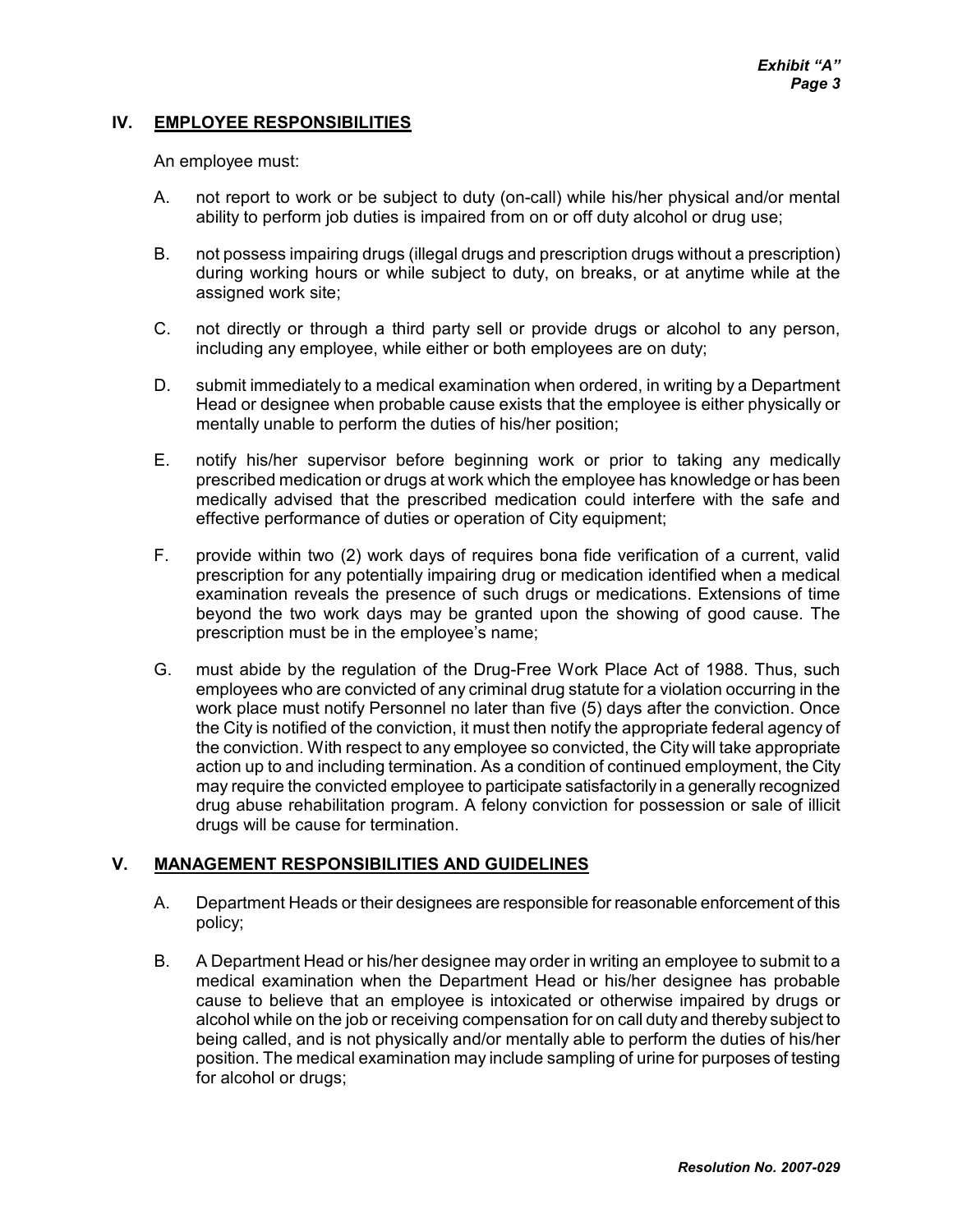- C. A Department Head or his/her designee ordering an employee to undergo a medical examination shall document in writing the facts constituting probable cause that the employee in question is intoxicated or impaired by alcohol or drugs prior to the request for the medical exam;
- D. A Department Head or his/her designee encountering an employee who refuses an order to submit to a medical examination shall remind the employee of the requirements and disciplinary consequences of this policy. Where there is probable cause to believe that the employee is at that time impaired by alcohol or drugs, the employee remain at the work site for a reasonable time until the he/she can be safely transported home or removed to another appropriate location;
- E. A Department Head or designee shall not physically search the person of an employee, nor shall they search the personal possessions of an employee without the freely and voluntarily given written consent by the employee;
- F. Management employees and non-management supervisors shall notify their Department Head or designee when they have probable cause to believe that an employee may have illegal drugs in his or her possession or in an area not jointly or fully controlled by the City. If the Department Head or designee concurs that there is probable cause to suspect illegal drug possession, the Department Head or designee shall notify the appropriate parties, including the Personnel Officer or designee.
- G. The Department Head or designee may give due consideration to successful completion of a generally recognized substance abuse treatment program when determining what, if any, disciplinary action to impose on an employee for violations related to drug or alcohol abuse.

# VI. MEDICAL EXAMINATION AND PROCEDURE

The medical examination may test for any substance which could physically and/or mentally impair an employee's ability to perform safely and effectively the functions and duties of the job, including, but not limited to prescription medications, heroin, cocaine, morphine, and its derivatives, P.C.P., methadone, barbiturate, amphetamines, marijuana, other cannabinoids, and other illegal substances defined by state law.

An employee shall have the right to representation and the employee shall be informed of the right to representation prior to any meeting to be held for the primary purpose to investigate allegations of drug or alcohol impairment, and/or illegal sales or possession; and if the allegations were subsequently found to be true, formal disciplinary action would result. (Employees have the right to waive representation.) Employees shall have the right to have a representative present prior to being medically examined for probable cause to suspect use. The representative must be available and present within a reasonable time form the time of the request. The City reserves the right to administer a medical examination within two hours of the call to the representative, depending upon the circumstances.

A second specimen shall be obtained and maintained by the laboratory facility. Within fortyfive (45) days of the receipt of a notice of intended discipline the employee of his/her representative may request and secure the specimen at the employee's or the representative's expense. It is the affirmative obligation of the employee or representative to request the second specimen from the City.